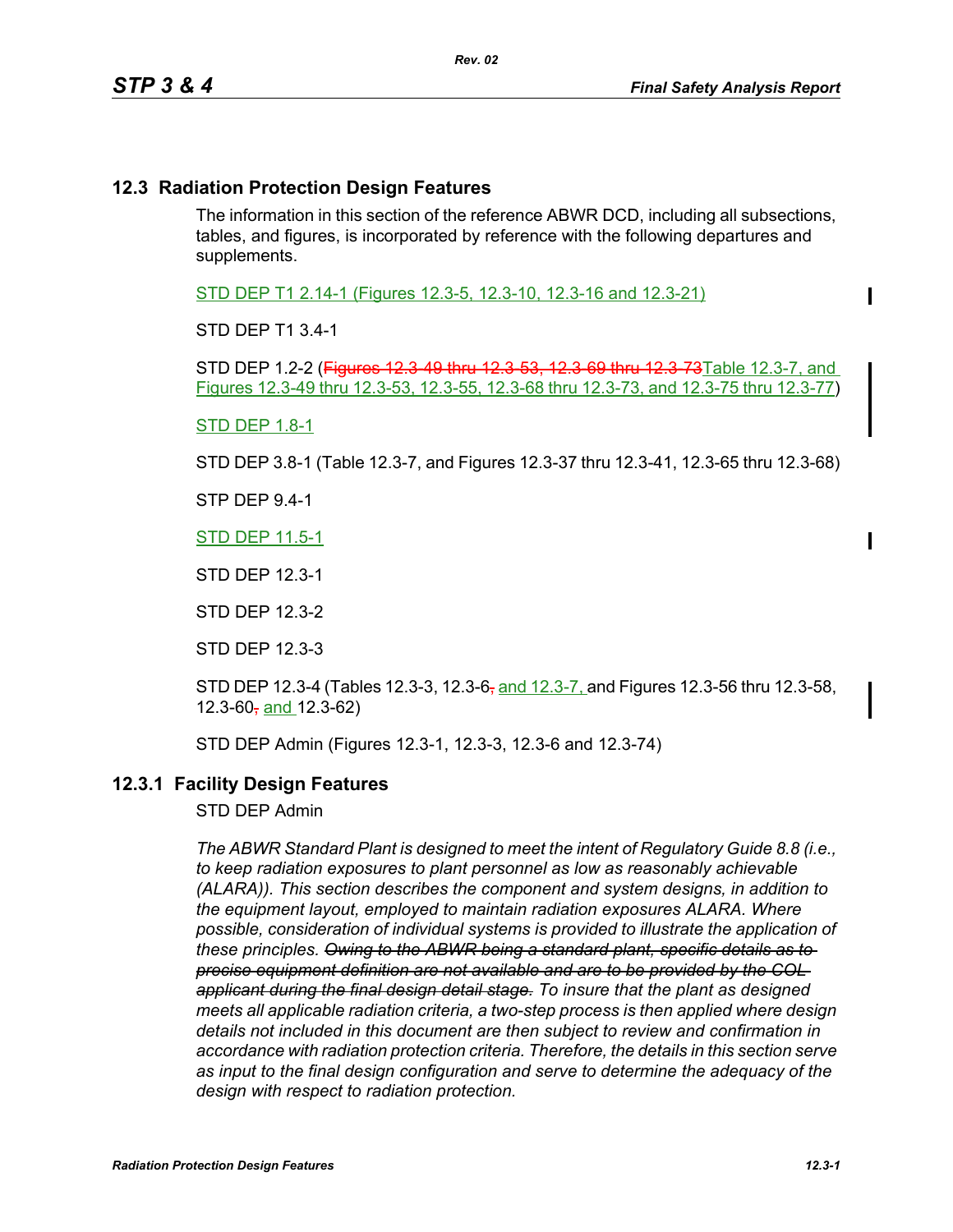## **12.3.1.1.2 Material Selection**

STD DEP 12.3-1

*In the ABWR design maintaining radiation exposure ALARA has been considered in the material selection of systems and components exposed to reactor coolant. For example, radiation exposure potential has been reduced appreciably through the removal or reduction of cobalt from many components as compared to current BWR fleet. Much of the cobalt is removed from contact with reactor coolant by eliminating Stellite where practical and reducing cobalt in the core stainless steel components. The cost of using very low cobalt materials through out the plant is prohibitive with the cost of 0.02 wt percent cobalt stainless steel approximately 8 times that of 0.05 wt percent stainless steel. Therefore, the* The *ABWR design has taken a graded approach* to using various grades of low cobalt stainless steel, *by using the most expensive though lowest cobalt bearing materials in the most radiologically significant areas with increasing cobalt content in less sensitive areas. The ABWR standards for cobalt are: 0.02 wt percent for those items in the core; 0.03 wt percent for those items in the vessel internals; and 0.05 wt percent for all other components. Also, with the current materials, there are no proven substitutes for Stellite for many hard surface applications shuch as MSIV seats. Current efforts by the nuclear and metallurgical industry indicate that in the future, practical alternatives to Stellite maybe feasible and are being researched.*

*The COL applicant shall address material selection of systems and components exposed to reactor coolant to maintain radiation exposures ALARA. See Subsection 12.3.7.4 for COL license information requirements.* These cobalt contents are target values for reduced occupational exposure per ALARA principles and are not specifications.

The estimation of occupational exposure for the ABWR, was generated by reviewing current plant work records and practices at operating BWRs, and taking into account distinct plant features in the ABWR. An estimate of the average annual occupational exposure was made during the US Standard ABWR certification work. It is noted that the reduced cobalt loadings (i.e. target values) were not considered in the estimation. Therefore, based upon the methods used and assumptions made in evaluating occupational exposure, the materials procured with 0.05 wt percent maximum cobalt have no adverse effect on the estimated occupational exposure.

# **12.3.1.4.1 Reactor Water Cleanup (CUW) System**

### STD DEP 12.3-2

*The CUW System is provided with chemical cleaning connections which can utilize the condensate system to flush piping and equipment prior to maintenance. The CUW filter/demineralizers can be remotely backflushed to remove spent resins and filter aid material. If additional decontamination is required, chemical addition connections are provided in the piping to clean piping as well as equipment prior to maintenance. The backwash tank employs an arrangement to agitate resins prior to discharge. The tank vent is fitted with a charcoal filter canister to reduce emission of radioiodines into the*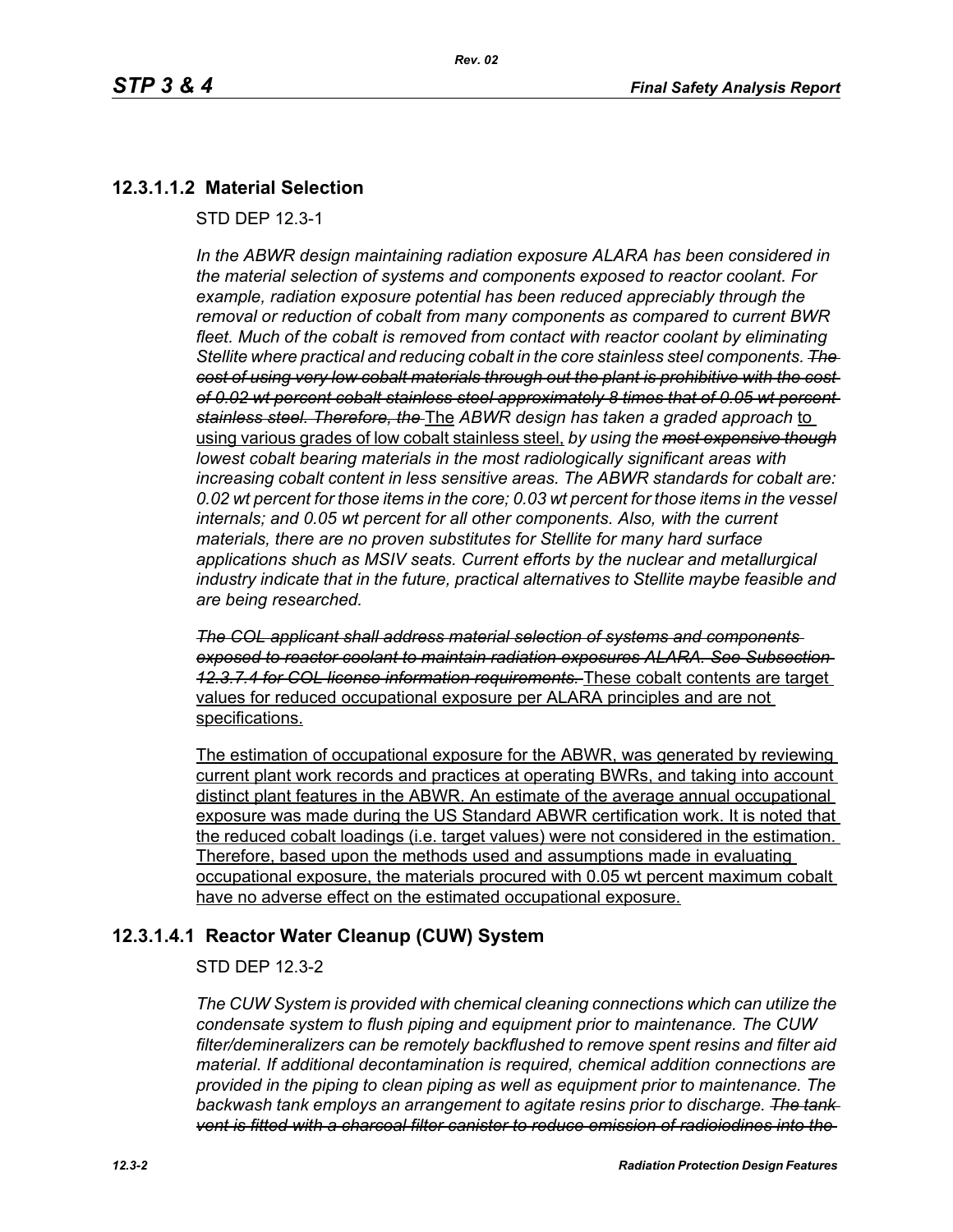*plant atmosphere. The HVAC System is designed to limit the spread of contaminants from these shielded cubicles by maintaining a negative pressure in the cubicles relative to the surrounding areas.*

## **12.3.1.4.4 Main Steam System**

STD DEP 12.3-3

*Penetrations through the steam tunnel walls are minimized to reduce the streaming*  paths made available by these penetrations. The blowout panels for the steam tunnel *are located in the relatively inaccessible upper section of the RHR heat exchanger shielded cubicles which are controlled access areas. Penetrations through the steam tunnel walls, when they are required, are located so as to exit in controlled access areas or in areas that are not aligned with the steamlines. A lead-loaded silicone foam*  or equivalent *is employed whenever possible for these penetrations to reduce the available streaming area presented.*

## **12.3.2.3 Plant Shielding Description**

STP DEP 1.2-2

STD DEP 1.8-1

### STD DEP 12.3-3

*(6) The main steam tunnel extends from the primary containment boundary in the Reactor Building through the Control Building up to the turbine stop valves. The primary purpose of the steam tunnel is to shield the plant complex from N-16 gamma shine in the main steamlines. A minimum of 1.6 meters of concrete or its equivalent (other material or distance) is required on any ray pathway from the main steamlines to any point which may be inhabited during normal operations. The design of the steam tunnel is shown on Figures 1.2-14, 1.2-15, 1.2-20, 1.2-21, and* 1.2-33*1.2-28. The tunnel is classified as Seismic Category I in the Reactor Building and in the Control Building and is designed to* IBC*UBC Seismic Standards in the Turbine Building. The interface between the buildings provides for bayonet connection to permit differential building motion during seismic events and shielding in the areas between buildings. The exact details on the bayonet design are not shown on the referenced arrangement drawings but requires complete shielding in the building interface area. The tunnel also serves a secondary purpose as a relief and release pathway for high energy events in the Reactor Building. Any high energy event (line break) in the Reactor*  **Building will, through a series of blow out panels, vent into the steam tunnel***and from the steam tunnel through the tunnel vent shaft to the Turbine Building (Figure 1.2-28) for processing to the plant stack. See Subsection 6.2.3.3.1 for more complete description of this function.*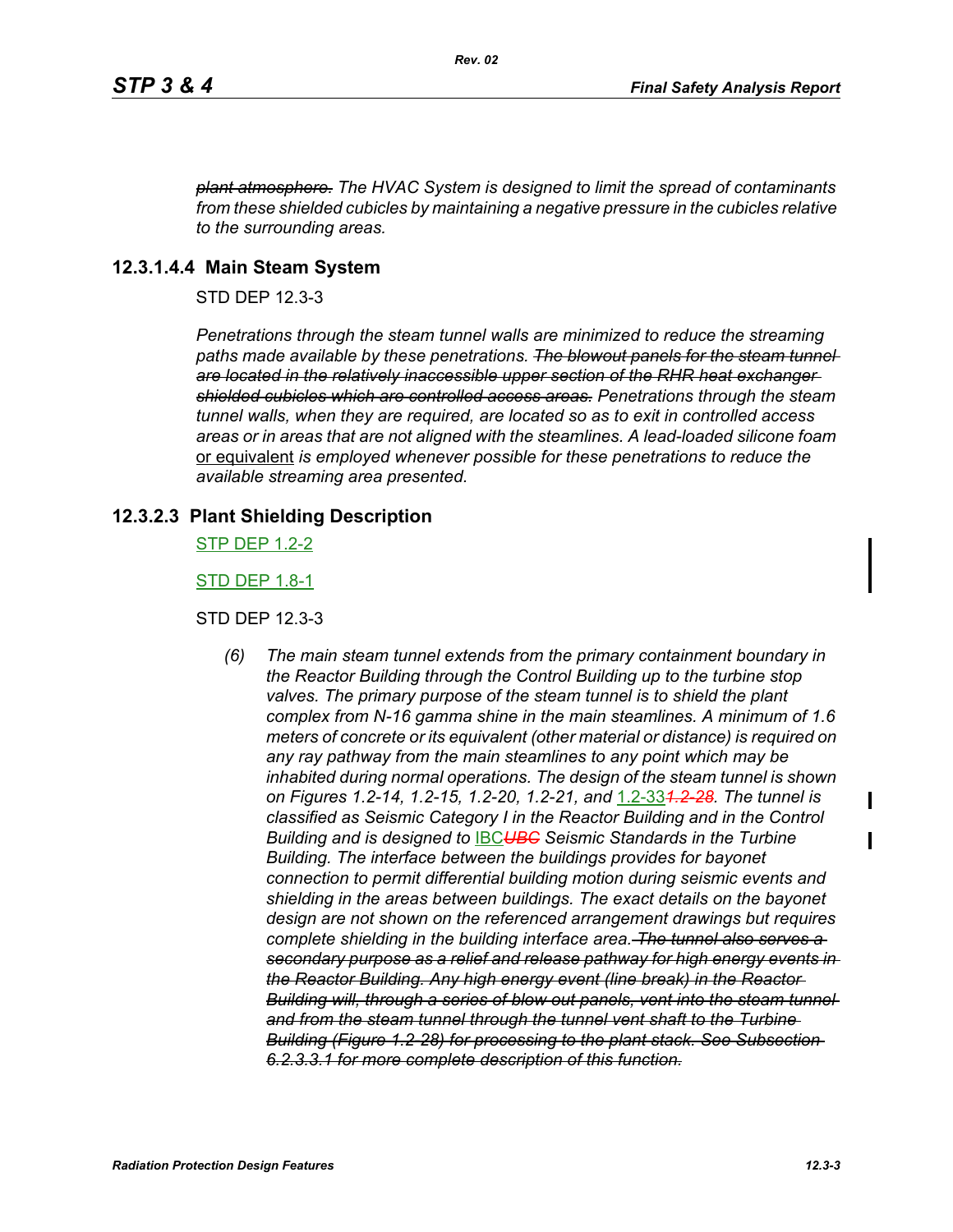## **12.3.3.2.1 Control Room Ventilation**

#### STD DEP Admin

*Outside air coming into the intakes is normally filtered by a particulate filter. If a high radiation level in the air is detected by the Airborne* Process *Radiation Monitoring System, flow is automatically diverted to another filter train (an outdoor air cleanup unit) that has:*

- *(1)* A *particular* particulate *filter*
- *(2) A HEPA filter*
- *(3) A charcoal filter*
- *(4) Another HEPA filter*

*The outdoor cleanup units are located in individual, closed rooms that help prevent the spread of any radiation during maintenance. Adequate space is provided for maintenance activities. The particulate and HEPA filters can be bagged when being removed from the unit. Before removing the charcoal, any radioactivity is allowed to decay to minimal levels, and is then removed through a connection in the bottom of the filter by a pneumatic transfer system. Air used in the transfer system goes through a HEPA filter before being exhausted, or equivalent. Face masks can be worn during maintenance activities, if desired.*

### **12.3.3.2.4 Radwaste Building**

Subsection 12.3.3.2.4 has been replaced in its entirety with the following standard departure.

STP DEP 9.4-1

The Radwaste Building HVAC is described in detail in subsection 9.4.6.

The radwaste building ventilation systems are engineered and designed to provide the proper environmental conditions within all areas of the radwaste building during normal plant operation. The radwaste building ventilation systems include:

- Radwaste building process area HVAC system.
- Radwaste control room HVAC system.
- Non-Class IE electrical, and HVAC equipment rooms ventilation system.

From a radiological perspective the system is designed to:

**Provide an environment with controlled temperature and airflow patterns to ensure** the comfort and safety of plant personnel and to allow for the continuous operation of the equipment and components.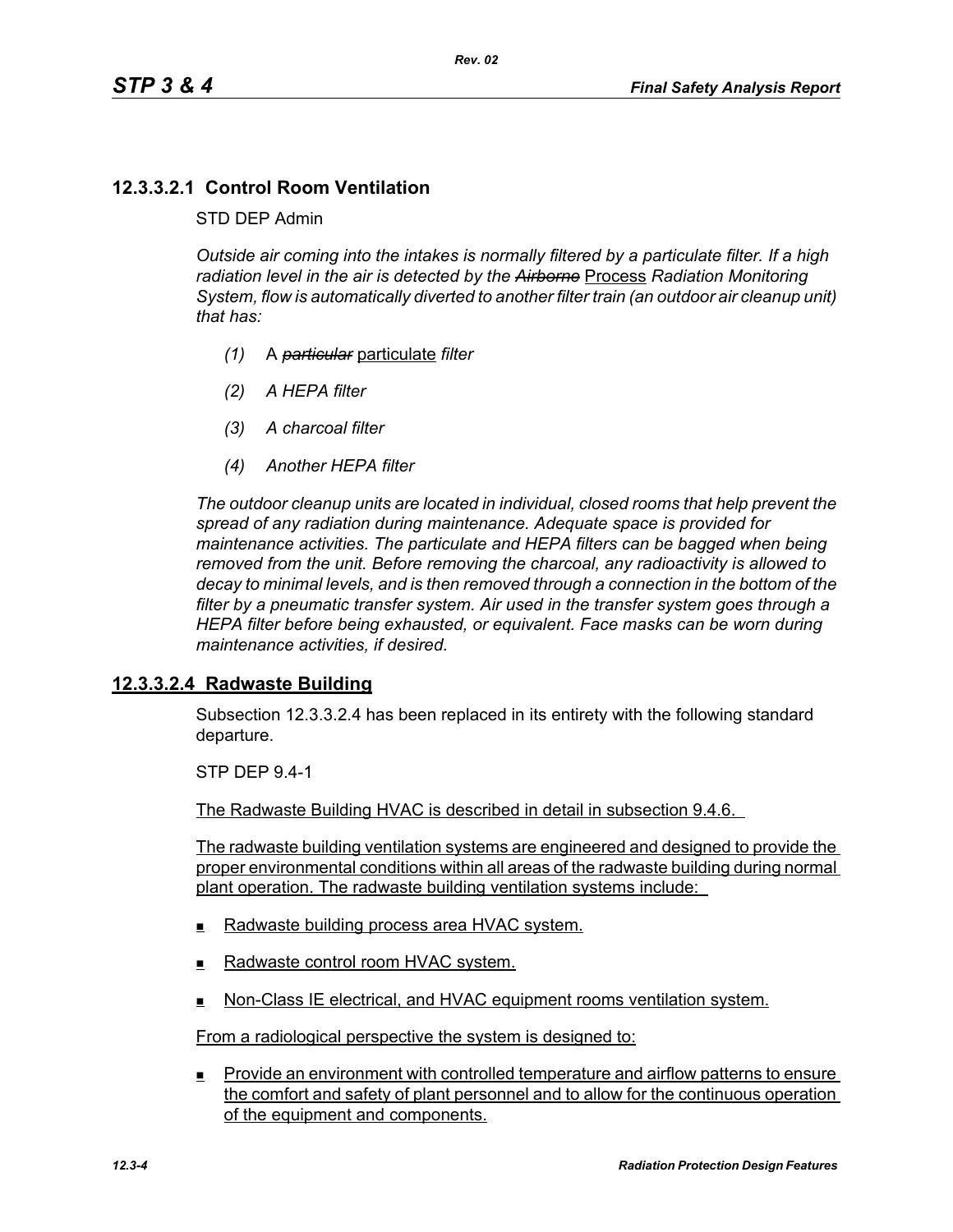- Maintain positive pressure within the radwaste control room, electrical room and other areas not containing radioactive materials.
- $\blacksquare$  Limit exfiltration from the radwaste areas with potential airborne radioactive contaminants by maintaining sub atmospheric pressure during the normal plant operation.
- Maintain airflow from areas of low potential radioactivity to areas of progressively higher potential radioactivity.
- $\blacksquare$  Limit airborne fission product release to the atmosphere from the ventilation system exhaust during normal plant operation.
- Limit concentration of airborne radioactivity to levels below the values specified in Appendix B to 10CFR20.

Exhaust air from the Radwaste Building is routed to and exhausted through the plant stack. Upon radiation detection in the main exhaust duct, the exhaust air is automatically routed to the air filtration equipment to be filtered through a prefilter and a HEPA filter before being released through the plant stack. A high level of radioactivity detected by a radiation monitor downstream of the HEPA filter also activates an alarm in the radwaste and the main control rooms.

# **12.3.4 Area Radiation and Airborne Radioactivity Monitoring Instrumentation** STD DEP 11.5-1

*(2) The Containment Atmospheric Monitoring System (D23/CAM) continuously measures, indicates, and records the gamma radiation levels within the primary containment (drywell and suppression chamber), and activates alarms in the main control room on high radiation levels. As described in Subsection 7.6.2, four gamma sensitive ion chamber channels are provided to monitor gamma radioactivity in the primary containment during normal, abnormal and accident conditions. Each of the four monitoring channels covers the range from 10-2* Sv/h*Gy/h to 10<sup>5</sup>* Sv/h*Gy/h. The CAM System is classified as safety-related.*

# **12.3.4.1 ARM System Description**

STD DEP T1 3.4-1

*The Area Radiation Monitoring (ARM) System consists of gamma sensitive detectors, digital area radiation monitors, local auxiliary units with indicators and local audible warning alarms, and recording devices. The detector signals are digitized and optically multiplexed for transmission* transmitted *to the radiation monitors in the main control room. Each ARM radiation channel has two independently adjustable trip alarm circuits, one is set to trip on high radiation and the other is set to trip on downscale indication (loss of sensor input). Also, each ARM monitor is equipped with self-test feature that monitors for gross failures and will activate an alarm on loss of power or when a failure is detected. Auxiliary units with local alarms are provided in selected*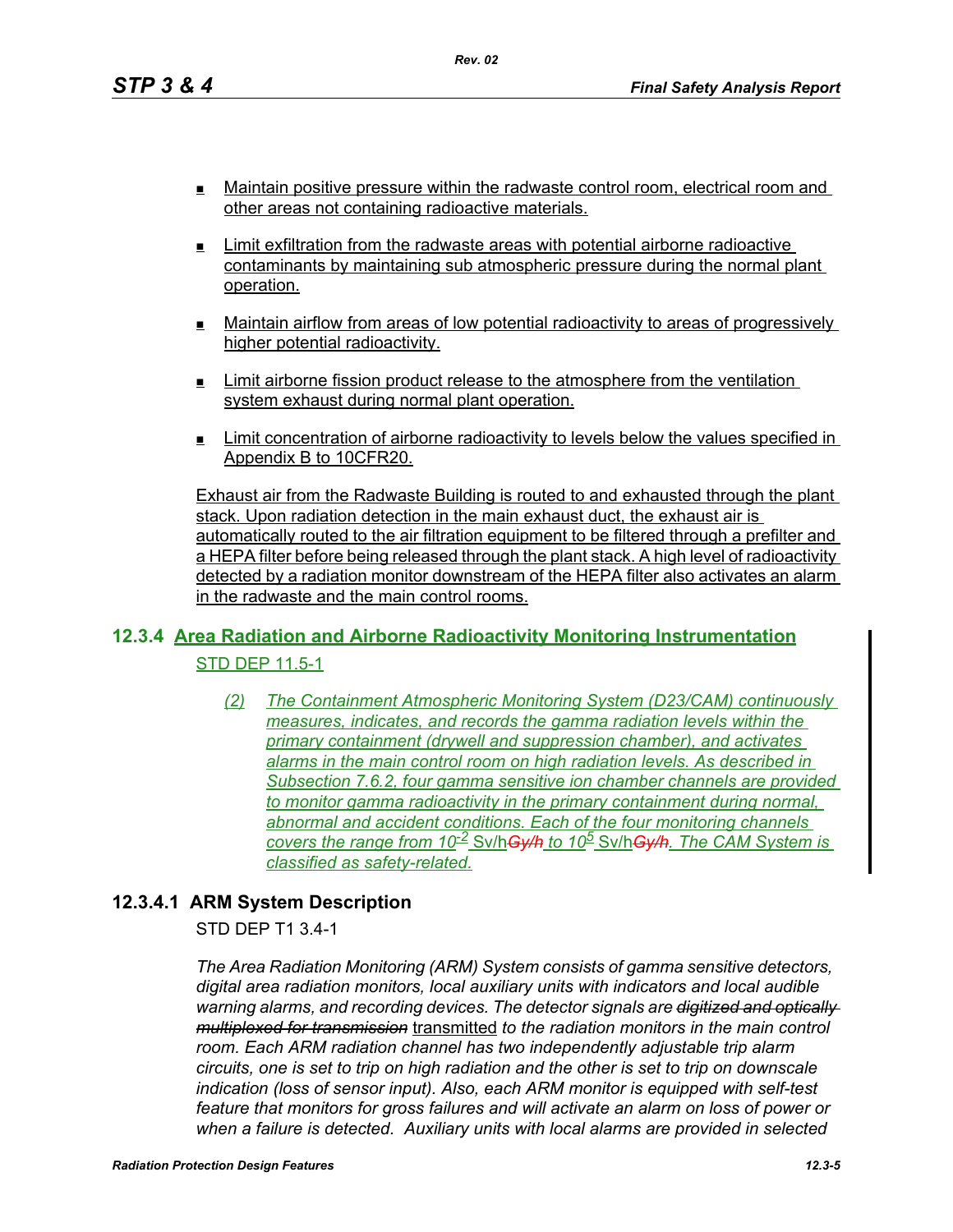*local areas for radiation indication and for activating the local audible alarms on abnormal levels. Each area radiation channel is powered from the non-Class 1E vital 120 VAC source, which is continuously available during loss of offsite power. The recording devices are powered from the 120 VAC instrument bus.*

## **12.3.4.2 ARM Detector Location and Sensitivity**

### STD DEP 11.5-1

*The location of each area detector is shown on the plant layout drawings for each building (Figures 12.3-56 through 12.3-73). The specific area radiation channels for each building are listed in Tables 12.3-3 through 12.3-7, along with reference to map location of the detector, the channel sensitivity range, and the areas for the local alarms. The range and sensitivity of each area radiation channel is classified as follows:*

- *(1) Range 0.10* μSv/hμ*Gy/h to 1* mSv/h*mGy/h -H (High Sensitivity)*
- *(2) Range 1* μSv/hμ*Gy/h to 10* mSv/h*mGy/h -M (Medium Sensitivity)*
- *(3) Range 10* μSv/hμ*Gy/h to 102* mSv/h*mGy/h -L (Low Sensitivity)*
- *(4) Range 1* mSv/h*mGy/h to 10* Sv/h*Gy/h -LL (Low Low Sensitivity)*
- *(5) Range 1* mSv/h*mGy/h to 102* Sv/h*Gy/h -VL (Very Low Sensitivity)*

## **12.3.7 COL License Information**

### **12.3.7.1 Airborne Radionuclide Concentration Calculation**

The following site specific supplement addresses COL License Information Item 12.6.

Calculations of the expected airborne radionuclide concentrations are performed, as part of the plant inspections, tests, analyses and acceptance criteria (ITAAC Tier 1 Table 3.2b), to verify the adequacy of the ventilation system prior to fuel load.

### **12.3.7.2 Operational Considerations**

The following site specific supplement addresses COL License Information Item 12.7.

Alarm setpoints are established based on design background radiation levels, which are then, confirmed during the Startup Test Program. The Preoperational Test Program will check for proper calibration of the detectors, and then check the proper functioning of alarms (local and remote, audible and visual) and protective features including alarm setpoints. The Preoperational Test Program will also check for proper response to various loss of power conditions.

Airborne radiation monitoring operational considerations, such as procedures for operation and calibration of monitors and placement of portable monitors, are established in accordance with the Operational Radiation Protection Program described in Section 12.5S.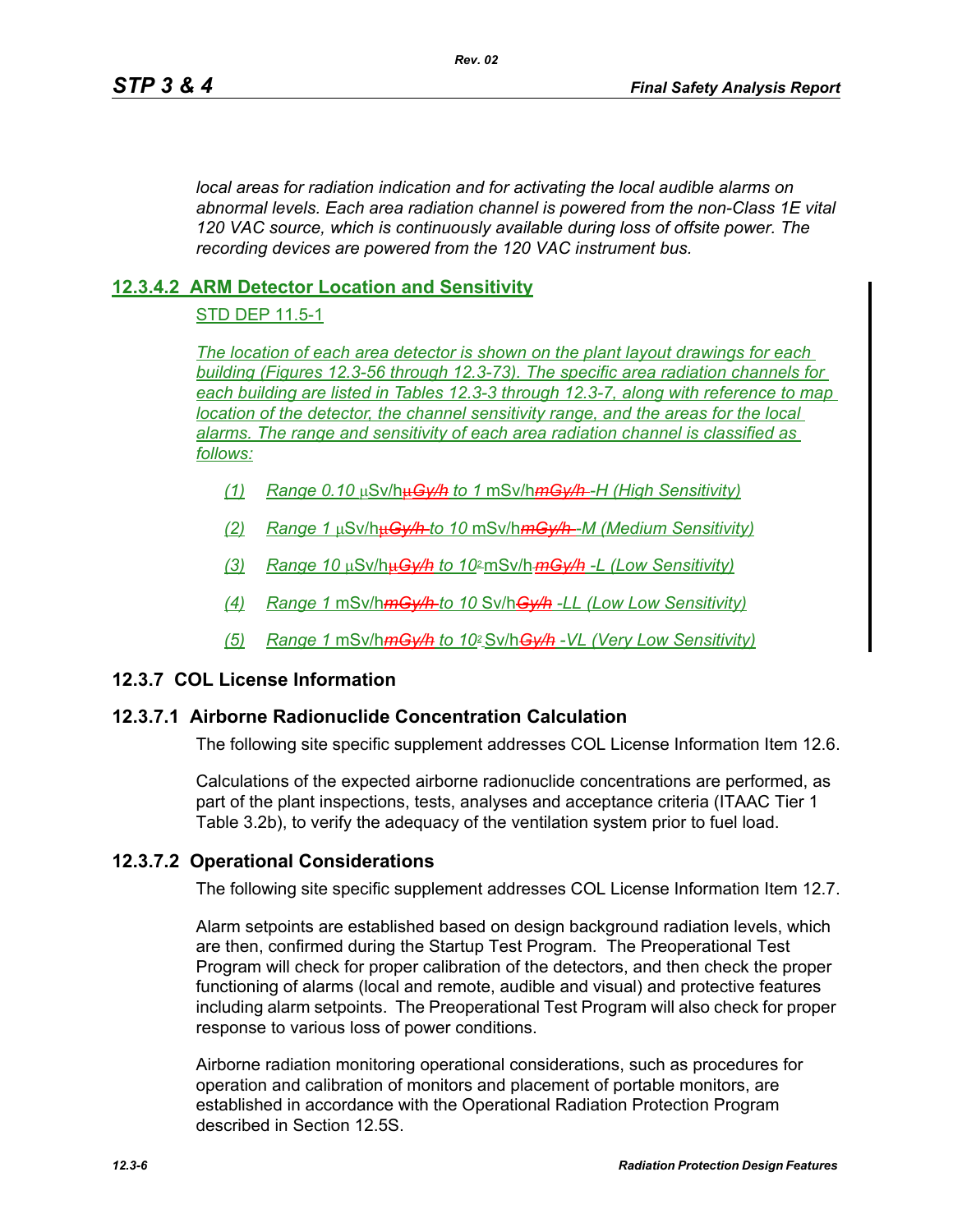### **12.3.7.3 Requirements of 10CFR70.24**

The following site specific supplement addresses COL License Information Item 12.8.

*Rev. 02*

The information demonstrating that the plant meets the criticality accident monitoring requirements of 10CFR70.24 will be provided as an amendment to the FSAR in accordance with 10 CFR 50.71(e), or an exemption from this 10 CFR 70.24 requirement will be requested, at least six months prior to fuel load (COM 12.3-1).

#### **12.3.7.4 Material Selection**

The following site specific supplement addresses the unnumbered COL License Information Item contained in this section of the reference ABWR DCD.

STPNOC continues to monitor industry state-of-the-art developments in material selection options for maintaining exposure ALARA, including Stellite reduction efforts. A graded approach to using the various levels of cobalt in the primary systems has been undertaken as discussed in Subsection 12.3.1.1.2.

### **12.3.8 Radiation Exposure to Construction Workers During Plant Construction**

The following site specific supplement provides information to address RG 1.206, CIII Subsection 12.3.5, dealing with dose to construction workers for multi-unit sites.

Regulatory Guide 1.206, Section C.III.12.3.5, states in part, for multi unit sites, the COL applicant will provide estimated annual dose to construction workers in a new construction area, as a result of radiation from on-site radiation sources from the existing operating plant(s).

During the construction of STP 3 & 4, workers will be exposed to several potential sources of radiation. This section identifies the potential sources of radiation and estimates the doses that workers would receive during the construction of STP 3 & 4 due to the operation of STP 1 & 2. In addition, with STP 3 scheduled to be operational one year earlier than STP 4, STP 3 will be a source of radiation for STP 4 construction workers during that year. Thus, the dose contribution from STP 3 sources of radiation is also evaluated.

Three types of sources are considered: direct radiation, gaseous effluents, and liquid effluents. The maximum annual doses from all three pathways during any year of the construction of STP 3 & 4 occur during the year that STP 3 is operational and STP 4 is under construction. A comparison of these calculated doses for this time period shows that the limits in 10 CFR 20.1301 and 40 CFR 190.10 for members of the public are satisfied. For 10 CFR 20.1301 the calculated annual dose is 18 mrem TEDE and the limit is 100 mrem TEDE; the unrestricted area calculated dose rate is 0.0088 mrem/hr and the limit is 2 mrem/hr. For 40 CFR 190.10 the calculated annual doses for whole body, thyroid and other organ are all 18 mrem and the limits are whole body (25 mrem), thyroid (75 mrem) and other organ (25 mrem).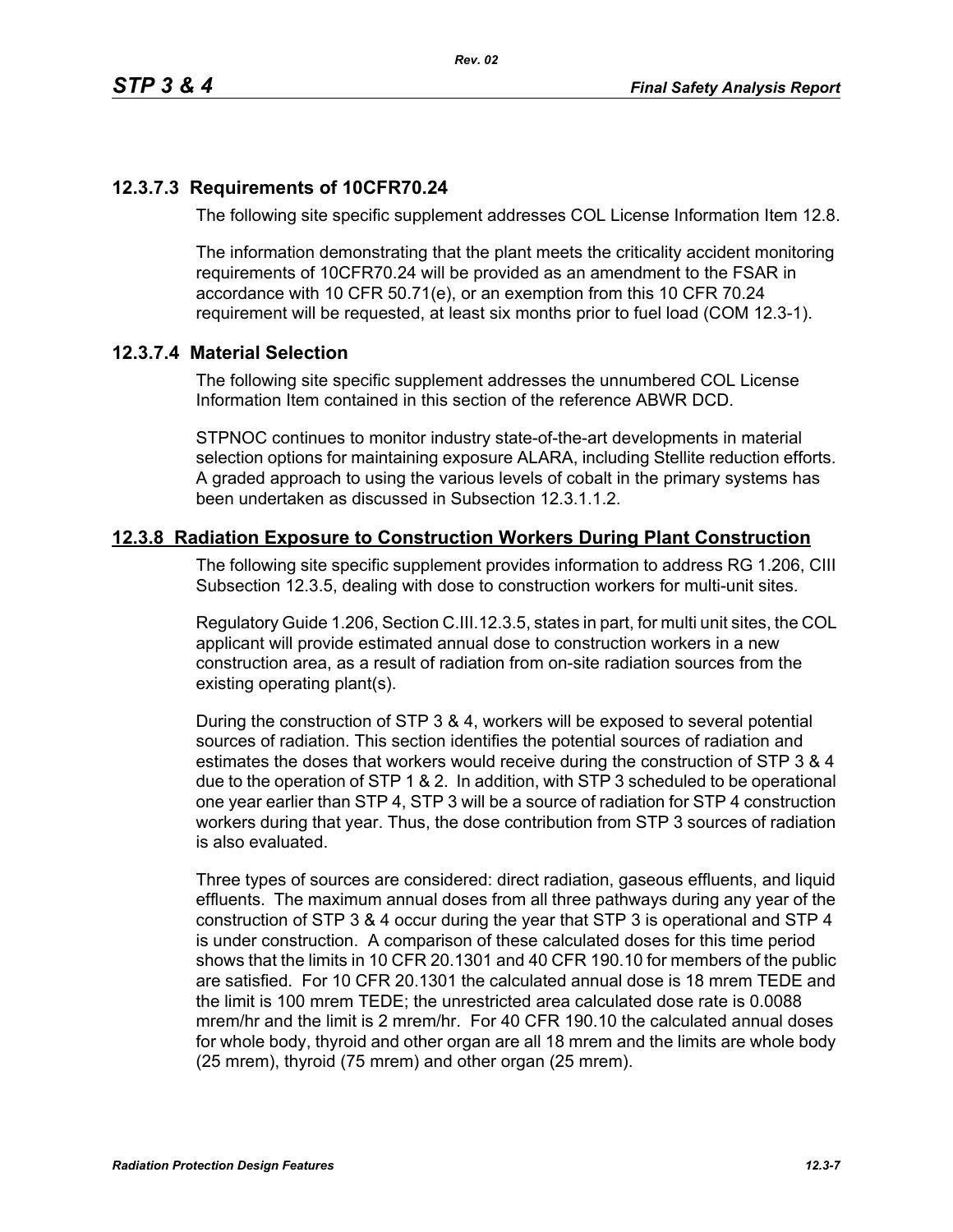|                                                                                                                 | Worker Annual Dose (mrem) |                        |  |
|-----------------------------------------------------------------------------------------------------------------|---------------------------|------------------------|--|
|                                                                                                                 | <b>From Unit 3</b>        | From Units 1, 2<br>& 3 |  |
| Whole body dose from liquid<br>effluents                                                                        | 0.00026                   | 0.032                  |  |
| Organ dose from liquid<br>effluentst                                                                            | 0.00043                   | 0.032                  |  |
| Whole body dose from<br>gaseous effluents                                                                       | 6.6                       | 8.3                    |  |
| Skin dose from gaseous<br>effluents                                                                             | 16                        | 17                     |  |
| Organ dose from radioactive<br>jodine and radioactive material<br>in particulate form from<br>gaseous effluents | $12 \overline{ }$         | 18                     |  |

### **Annual Doses for Individuals Working on Unit 4**

These calculated doses assume a full power equilibrium core with power history for the entire year. It is not expected that Unit 3 will be at 100% power during the full year that STP 4 is still under construction. During this period, STP 3 will be undergoing startup testing. Full power operation is likely to occur only for about 25% of this first year, resulting in decreased annual doses from those presented in the table.

The STP 3 & 4 site will be continually monitored during the construction period and appropriate actions taken to ensure that doses to the construction workers remain ALARA. In addition, the Operational Radiation Protection Program described in Section 12.5S will be in place while Unit 3 is operating with Unit 4 still under construction. Thus, there will be ample oversight to ensure that doses to construction workers remain ALARA during the construction period.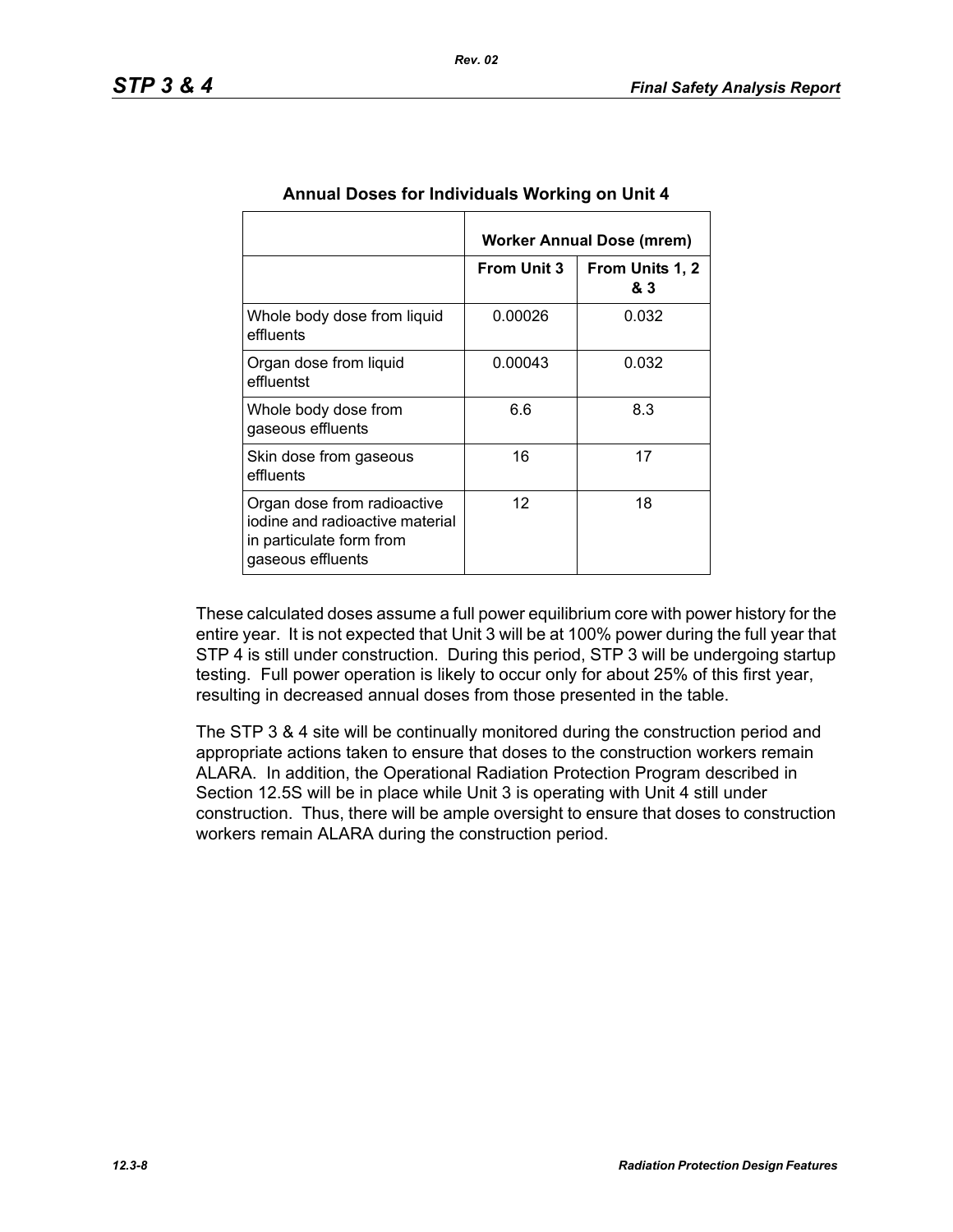## **12.3.9 References**

STD DEP Admin

- 12.3-1 N. M. Schaeffer, "Reactor Shielding for Nuclear Engineers", TID-25951, U.S. Atomic Energy Commission (1973).
- 12.3-2 J. H. Hubbell, "Photon Cross Sections, Attenuation Coefficients, and Energy Absorption Coefficients from 10 KeV to 100 GeV", NSRDS-NBS 29, U.S. Department of Commerce, August 1969.
- 12.3-3 "Radiological Health Handbook", U.S. Department of Health, Education, and Welfare, Revised Edition, January 1970.
- 12.3-4 "Reactor Handbook", Volume III, Part B, E.P. Blizzard, U.S. Atomic Energy Commission (1962).
- 12.3-5 Lederer, Hollander, and Perlman, "Table of Isotopes", Sixth Edition (1968).
- 12.3-6 M.A. Capo, "Polynomial Approximation of Gamma Ray Buildup Factors for a Point Isotropic Source", APEX-510, November 1958.
- 12.3-7 Reactor Physics Constants, Second Edition, ANL-5800, U.S. Atomic Energy Commission, July 1963.
- 12.3-8 ENDF/B-III and ENDF/B-IV Cross Section Libraries, Brookhaven National Laboratory.
- 12.3-9 PDS-31 Cross Section Library, Oak Ridge National Laboratory.
- 12.3-10 DLC-7, ENDF/B Photo Interaction Library.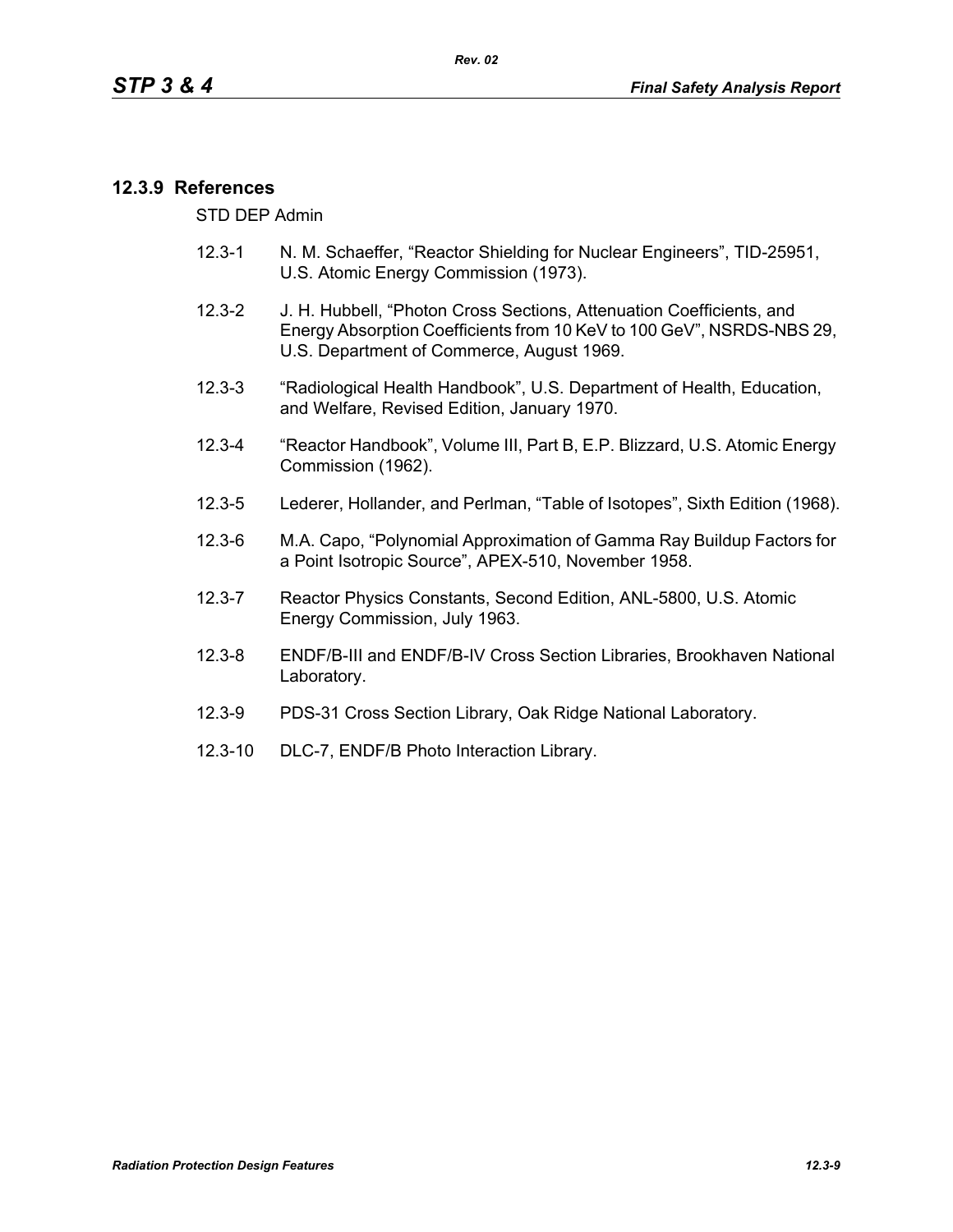| No.            | Location & Description             | Figure # | Sensitivity<br>Range | Local Alarms |
|----------------|------------------------------------|----------|----------------------|--------------|
| $\overline{2}$ | Reactor area (B)-4F                | 12.3-62  | LL                   | X            |
| 4              | Fuel storage pool area (B)-4F      | 12.3-62  | LL                   | X.           |
| 5              | R/B 4F south area                  | 12.3-62  | Н                    | X            |
| $\overline{7}$ | R/B 3F NW area                     | 12.3-60  | H                    | X            |
| 9              | CUW control panel area-B3F         | 12.3-56  | н                    | X            |
| 14             | R/B 1F SE hatch area               | 12.3-59  | Н                    | X            |
| 17             | R/B B1F SE hatch area              | 12.3-58  | $\mathsf{H}$         | X            |
| 26             | R/B B3F SW area-RHR "C" equip area | 12.3-56  | н                    | X            |
| 27             | R/B Operating Deck C               | 12.3-62  | H                    | X            |
| 28             | R/B Corridor D                     | 12.3-57  | M                    | X            |
| 29             | R/B Cask Pil                       | 12.3-60  | M                    | X            |
| 30             | R/B Sampling Room                  | 12.3-58  | M                    | X            |

|  | Table 12.3-3 Area Radiation Monitors Reactor Building |  |  |  |
|--|-------------------------------------------------------|--|--|--|
|--|-------------------------------------------------------|--|--|--|

|  | Table 12.3-6 Area Radiation Monitors Radwaste Building |  |  |  |
|--|--------------------------------------------------------|--|--|--|
|--|--------------------------------------------------------|--|--|--|

| No.            | Location and Description                              | Figure # | Sensitivity<br>Range | Local Alarms |
|----------------|-------------------------------------------------------|----------|----------------------|--------------|
| $\mathbf{1}$   | Electrical Equipment Room El 5300                     | 12.3-66  | H                    | X            |
| $\overline{2}$ | Control Room El 12300                                 | 12.3-67  | H                    | X            |
| 3              | High Activity Spent Resin Tank Room Tank A El<br>5300 | 12.3-66  | H                    | X            |
| $\overline{4}$ | High Activity Spent Resin Tank Room Tank B El<br>5300 | 12.3-66  | H                    | X            |
| 5              | Trailer Access Area El 12300                          | 12.3-67  | H                    | X            |
| 6              | LRW Mobile Skid Area El 12300                         | 12.3-67  | H                    | X            |
| $\overline{7}$ | DAW & Wet Solid Waste Accumulation Area El<br>12300   | 12.3-67  | H                    | X            |
| 8              | High Activity Waste Storage Area El 12300             | 12.3-67  | H                    | X            |
| 9              | Waste Sorting Area El 12300                           | 12.3-67  | H                    | X            |
| 10             | Phase Separator Tank A El 5300                        | 12.3-66  | H                    | X            |
| 11             | Phase Separator Tank B El 5300                        | 12.3-66  | H                    | X            |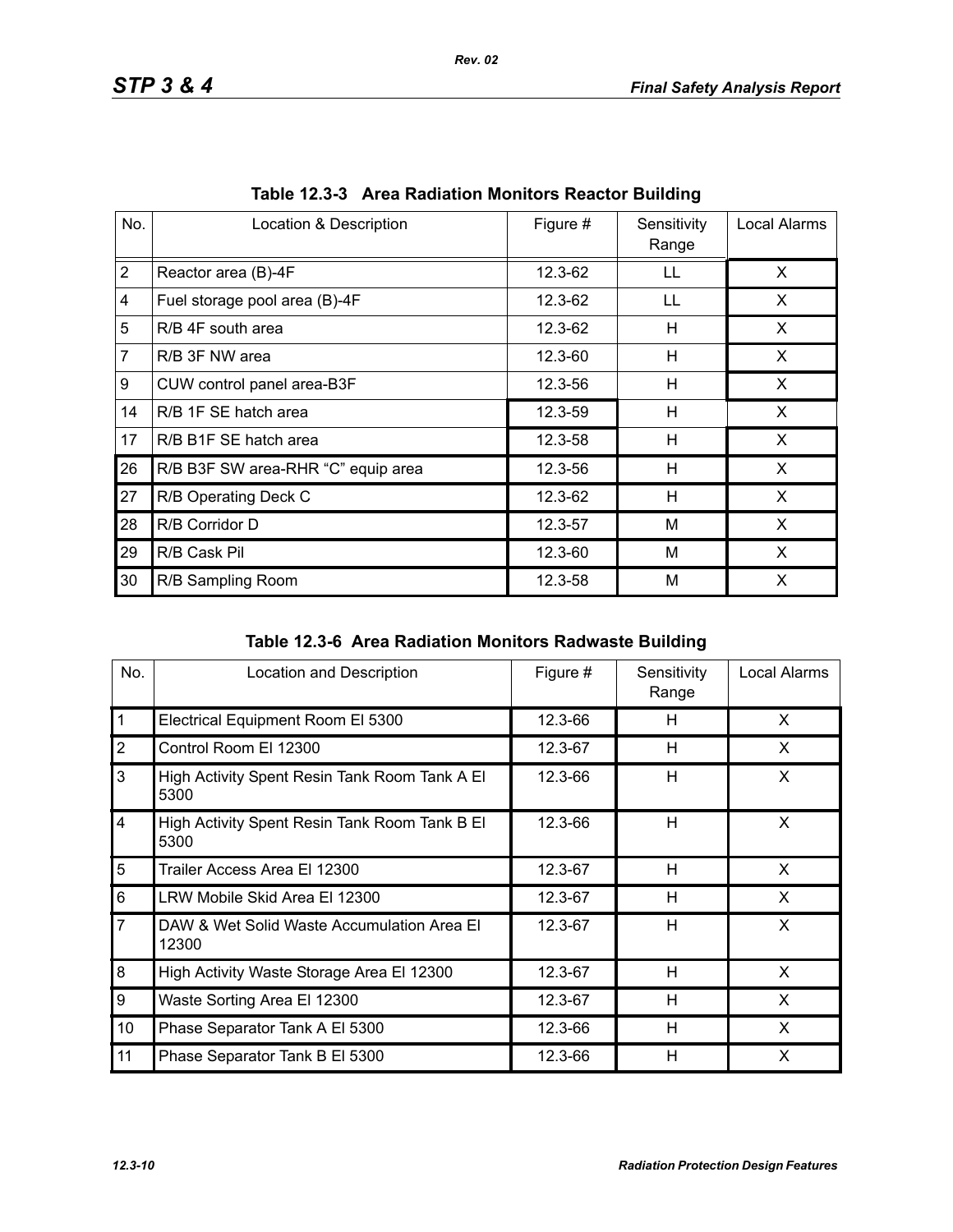| No.            | Location & Description                                                       | Figure #              | Sensitivity<br>Range | Local Alarms            |
|----------------|------------------------------------------------------------------------------|-----------------------|----------------------|-------------------------|
| $\mathcal{I}$  | <b>Condensate Pump Maintenance Area</b><br>Operation Area (Laydown Space)    | 12.3-7270             | M                    | $\chi$                  |
| $\overline{2}$ | Corridor (Condensate Sampling & Control Area)                                | 12.3-6970             | $M$                  | $\overline{\mathsf{X}}$ |
| $\overline{3}$ | <b>Offgas Sample &amp; Control Area</b><br><b>Rack Room</b>                  | 12.3-6870             | M                    | $\overline{\mathsf{X}}$ |
| $\overline{4}$ | <b>RFP 1A, 1B&amp; 1C Area</b><br><b>MD-RFP Area</b>                         | $12.3 - 70$           | H                    | $\underline{X}$         |
| $\overline{5}$ | <b>Filter Maintenace Area</b><br><b>CF Maintenance Area</b>                  | 12.3-7071             | M                    | $\overline{\mathsf{X}}$ |
| 6              | Demineralizer Area<br><b>CD Resin Strainer Room</b>                          | 12.3-7470             | H                    | $\chi$                  |
| $\overline{7}$ | <b>SJAE A &amp; Recombiner Area</b><br><b>Steam Ejector Units Room</b>       | 12.3-70-74            | H                    | X                       |
| 8              | SJAE B & Recombiner Area<br>OG Recombiner (A) Room                           | 12.3-70 <del>71</del> | H                    | $\chi$                  |
| 9              | <b>HP Heaters &amp; Drain Tank Area 1</b><br>OG Recombiner (B) Room          | 12.3-70 <del>71</del> | H                    | $\chi$                  |
| 10             | <b>HP Heaters &amp; Drain Tank Area 2</b><br><b>High Pressure Drain Room</b> | 12.3-7074             | H                    | $\chi$                  |
| 11             | <b>MSR 1A &amp; 1G Area</b><br>Moisture Separator and Reheater (A) Room      | 12.3-72               | H                    | X                       |
| 12             | <b>MSR 1B &amp; 1D Area</b><br>Moisture Separator and Reheater (B) Room      | $12.3 - 72$           | H                    | $\chi$                  |
| 13             | <b>Turbine Building Operating Floor</b>                                      | $12.3 - 73$           | H                    | $\underline{X}$         |
| 14             | <b>Equipment Main Access Area</b><br><b>Corridor (Unloading Bay)</b>         | 12.3-70-73            | H                    | $\underline{X}$         |

## **Table 12.3-7 Area Radiation Monitors Turbine Building**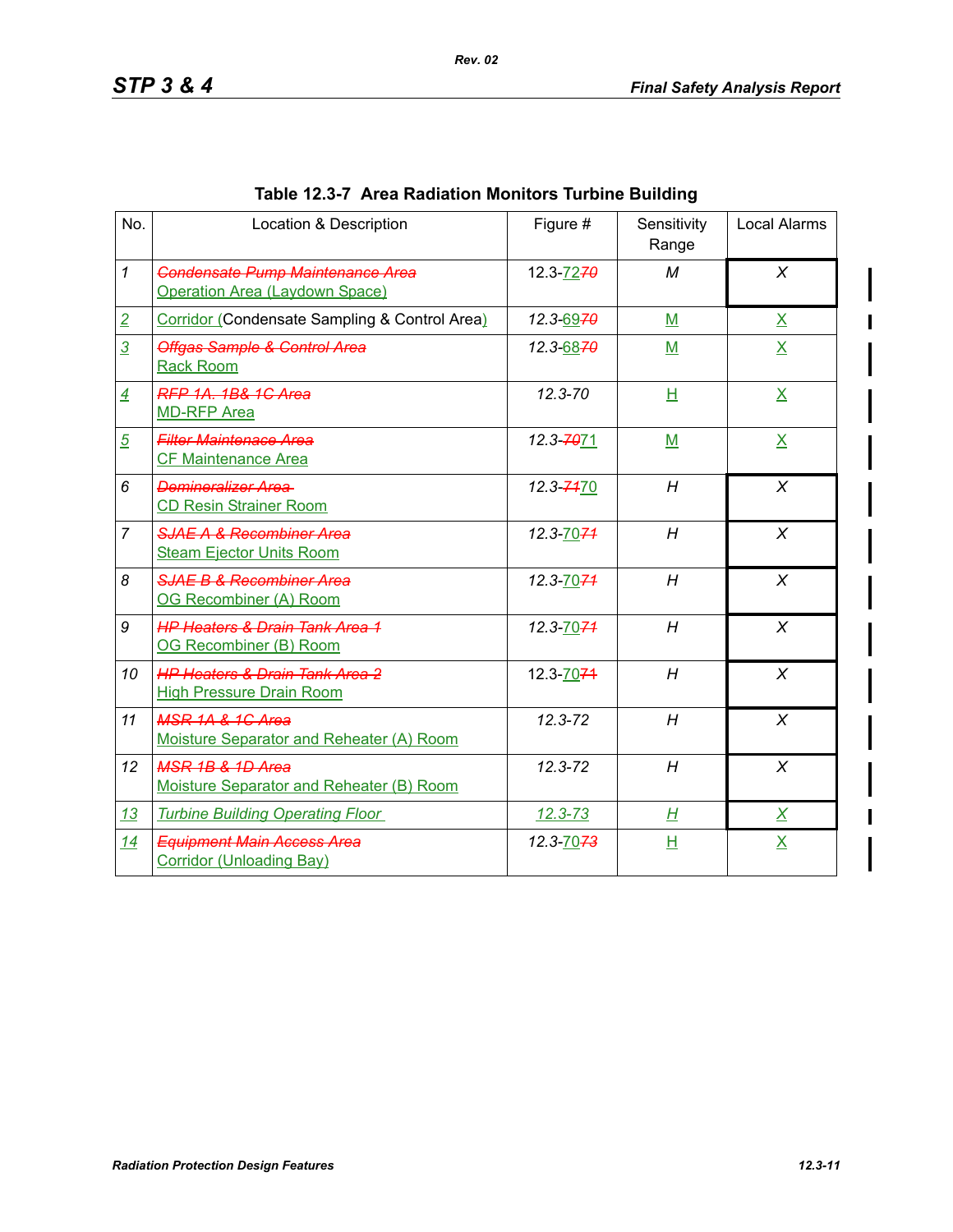The following figures are located in Chapter 21:

- *Figure 12.3-1 Reactor Building Radiation Zone Map for Full Power and Shutdown Operation at Elevation – 8200 mm*
- *Figure 12.3-3 Reactor Building Radiation Zone Map for Full Power and Shutdown Operation at Elevation 4800/8500 mm*
- *Figure 12.3-5 Reactor Building Radiation Zone Map for Full Power and Shutdown Operation at Elevation 12300 mm*
- *Figure 12.3-6 Reactor Building Radiation Zone Map for Full Power and Shutdown Operation at Elevation 18100 mm*
- *Figure 12.3-10 Reactor Building Radiation Zone Map for Full Power and Shutdown Operation at Cross Section View A–A*
- *Figure 12.3-16 Reactor Building Radiation Zone Map Post-LOCA at Elevation 12300 mm (1F)*
- *Figure 12.3-21 Reactor Building Radiation Zone Map Post-LOCA at Cross Section A–A*
- *Figure 12.3-37 Radwaste Building, Radiation Zone Map, Normal Operation at Elevation – 1700 mm*
- *Figure 12.3-38 Radwaste Building, Radiation Zone Map, Normal Operation at Elevation 5300 mm*
- *Figure 12.3-39 Radwaste Building, Radiation Zone Map, Normal Operation at Elevation 12300 mm*
- *Figure 12.3-40 Radwaste Building, Radiation Zone Map, Normal Operation at Elevation 18300 mm*
- *Figure 12.3-41 Radwaste Building, Radiation Zone Map, Normal Operation at Cross Section A-A*
- *Figure 12.3-49 Turbine Building, Radiation Zone Map, at Elevation 2300 mm5300 mm*
- *Figure 12.3-50 Turbine Building, Radiation Zone Map, at Elevation 6300 mm12300 mm*
- *Figure 12.3-51 Turbine Building, Radiation Zone Map, at Elevation 12300 mm20300 mm*
- *Figure 12.3-52 Turbine Building, Radiation Zone Map, at Elevation 19700 mm30300 mm*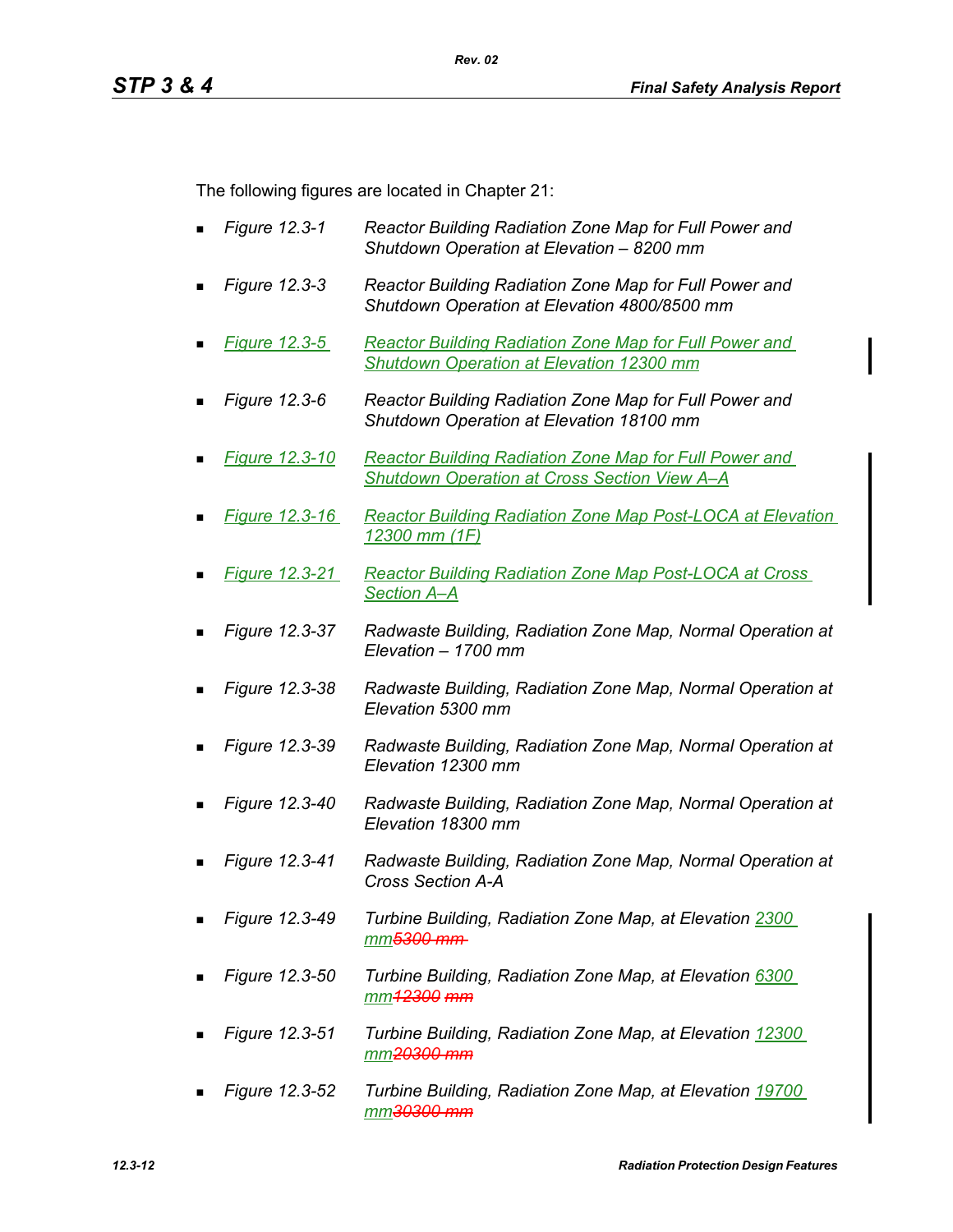The following figures are located in Chapter 21 (continued):

- *Figure 12.3-53 Turbine Building, Radiation Zone Map, at Elevation 27800 mmLongitudinal Section A-A*
- *Figure 12.3-55 Turbine Building, Radiation Zone Map, Post LOCA, Longitudinal Section B-B*
- *Figure 12.3-56 Reactor Building, Area Radiation Monitors, 8200 mm*
- *Figure 12.3-57 Reactor Building, Area Radiation Monitors, 1700 mm and 1500 mm*
- *Figure 12.3-58 Reactor Building, Area Radiation Monitors, 4800 mm*
- *Figure 12.3-60 Reactor Building, Area Radiation Monitors, 23500 mm*
- *Figure 12.3-62 Reactor Building, Area Radiation Monitors, 31700 mm*
- *Figure 12.3-65 Not used*
- *Figure 12.3-66 Radwaste Building, Area Radiation Monitors, Elevation 5300 mm*
- *Figure 12.3-67 Radwaste Building, Area Radiation Monitors, Elevation 12300 mm*
- *Figure 12.3-68 Turbine Building B1F Floor Level, Area Radiation Monitors, Elevation 2300mmNot used*
- *Figure 12.3-69 Turbine Building, MB1F Floor Level, Area Radiation Monitors, Elevation 6300mmGrade Level 1, Area Radiation Monitors, Elevation 5300 mm*
- *Figure 12.3-70 Turbine Building, 1F Floor LevelGrade Level 2, Area Radiation Monitors, Elevation 12300 mm*
- *Figure 12.3-71 Turbine Building, 2F Floor Level, Area Radiation Monitors, Elevation 19700 mmGrade Level 3, Area Radiation Monitors, Elevation 20300 mm*
- *Figure 12.3-72 Turbine Building, 3F Floor Level, Area Radiation Monitors, Elevation 27800 mmGrade Level 4, Area Radiation Monitors, Elevation 30300 mm*
- *Figure 12.3-73 Turbine Building, Area Radiation Monitors, Longitudinal Section A-AB-B*
- Figure 12.3-75 Turbine Building, Radiation Zone Map, at Elevation 38300 mm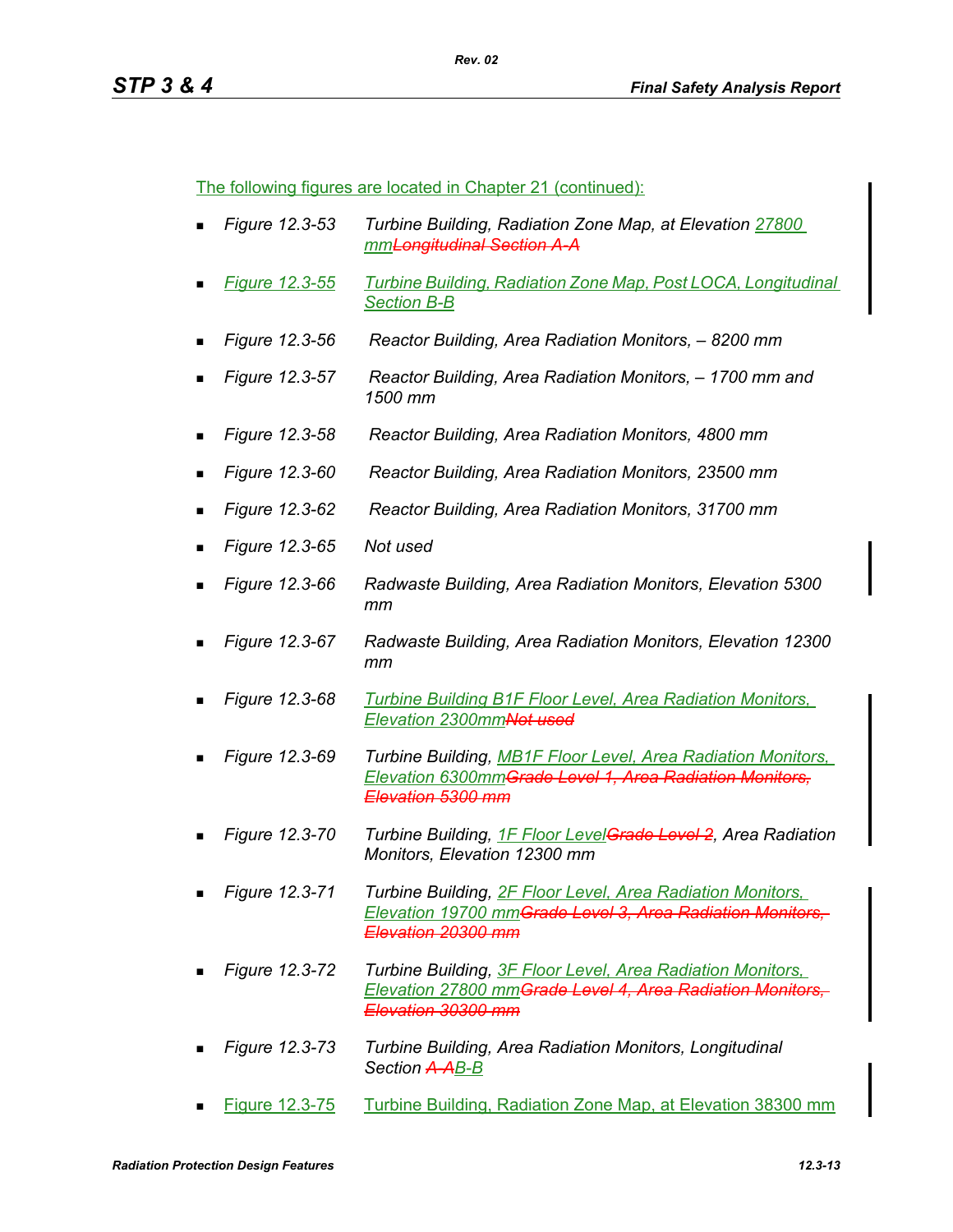The following figures are located in Chapter 21 (continued):

■ Figure 12.3-76 Turbine Building, Radiation Zone Map, at Elevation 47200 mm

*Rev. 02*

■ Figure 12.3-77 Turbine Building, Radiation Zone Map, Longitudinal Section B-B